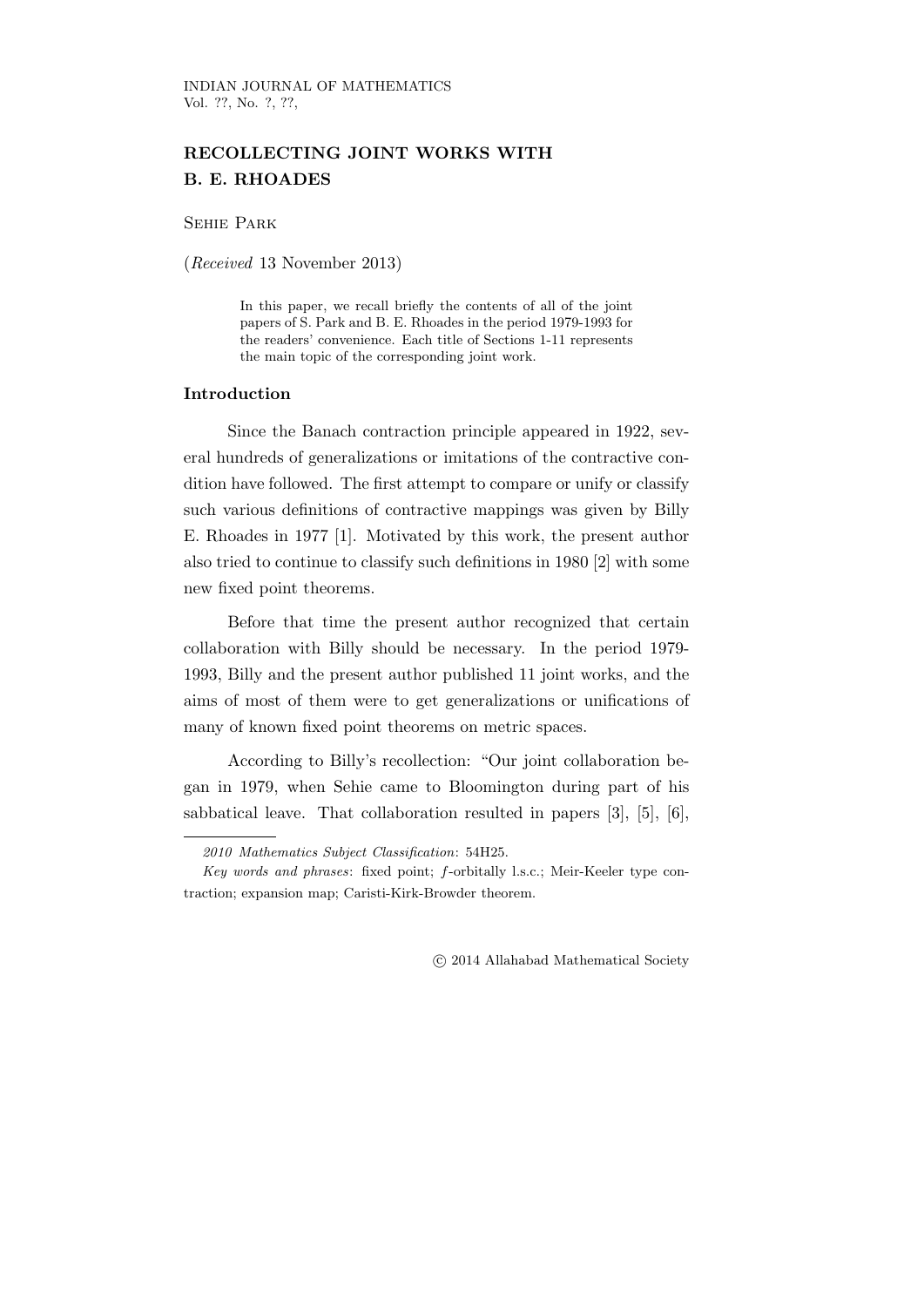and [7]. During his next visit to Indiana in 1986, we prepared papers  $[12]$ ,  $[13]$ , and  $[14]$ . Papers  $[8]$ ,  $[11]$ , and  $[15]$  were written by correspondence.

During the time of our collaboration Sehie was also doing joint work with others, as well as overseeing the work of his own doctoral students. Our collaboration has ceased only because our research interests have moved in different directions."(Mathematical Works of Sehie Park in a publication of commemorating the retirement of S. Park in 2001.)

In this paper we recall briefly the contents of all of the joint efforts of Park and Rhoades for the readers' convenience. Each title of the following sections represents the main topic of the corresponding paper. These papers appeared in journals of Hungary, Japan, Korea, Poland, India, Romania, and England in the period 1979-1993, and most of them are hard to locate, nowadays. Therefore, the present paper should be helpful to certain interested readers.

Here the present author would like to express that he has very pleasant memories from working together, and he admires Billy's continuing to work very hard.

#### 1. General Fixed Point Theorems - Acta Sci. Math. (1980) [3]

In this paper we establish several fixed point theorems involving hypotheses weak enough to include a number of known theorems as special cases.

Let f be a selfmap of a topological space X. The orbit  $O(x)$  of  $x \in X$  under f is defined by  $O(x) = \{x, f(x), f^2(x), \dots\}$ . A function  $G: X \longrightarrow [0, \infty)$  is called f-orbitally lower semicontinuous at a point  $p \in X$  if, for every  $x_0 \in X$ ,  $x_{n_k} \longrightarrow p$  implies  $G(p) \leq \liminf_k G(x_{n_k}),$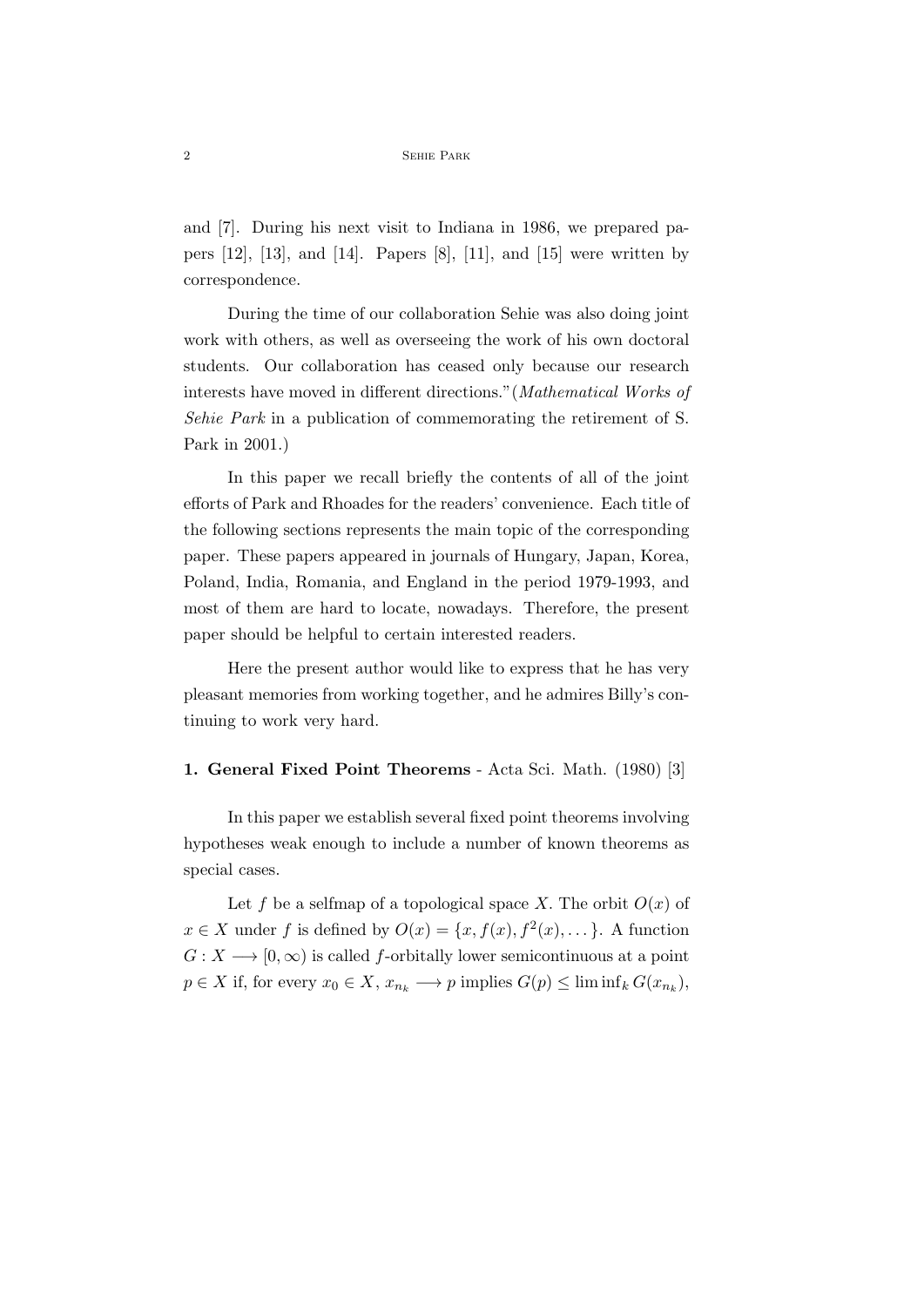where  ${x_{n_k}}_{k=1}^{\infty}$  is a subsequence of  ${x_n}_{n=1}^{\infty}$  and  ${x_n}_{n=1}^{\infty}$  is defined by  $x_{n+1} = f(x_n)$ , i.e.  $\{x_n\}_{n=1}^{\infty} = O(x_0)$ .

THEOREM 1. Let d be a nonnegative real valued function defined on  $X \times X$  such that  $d(x, y) = d(y, x)$  and  $d(x, y) = 0$  iff  $x = y$ . If there exists a point  $u \in X$  such that  $\lim_{n} d(f^{n+1}(u), f^{n}(u)) = 0$ , and if  $\{f^{n}(u)\}\$  has a convergent subsequence with limit  $p \in X$ , then p is a fixed point of f iff  $G(x) = d(x, f(x))$  is f-orbitally lower semicontinuous at p.

**THEOREM 2.** Let f be a selfmap of a metric space  $(X, d)$ satisfying:

- (i)  $\delta(O(x)) < \infty$  for each  $x \in X$ , where  $\delta$  denotes the diameter.
- (ii) There exists a  $u \in X$  such that  $O(u)$  has a cluster point  $p \in X$ .
- (iii) There exists a function  $\varphi : [0, \infty) \longrightarrow [0, \infty)$  which is nondecreasing, continuous from the right and satisfies  $\varphi(t)$  < t for each  $t > 0$  and the inequality

 $d(f(x), f^{2}(x)) \leq \varphi(\delta(O(x) \cup O(f(y))))$  for each  $x, y \in X$ .

Then p is the unique fixed point of f and  $\lim_{n} f^{n}(u) = p$ .

These results extend works of Pal-Maiti, Park, Hegedüs and Daneš. A 2-metric space version of Theorem 2 is added.

2. Theorems of Hegedüs and Kasahara - Math. Sem. Notes (1981) [5]

Let  $\omega$  denote the set of nonnegative integers,  $\mathbb{R}_+$  the set of nonnegative real numbers, f and q selfmaps of a metric space  $(X, d)$ .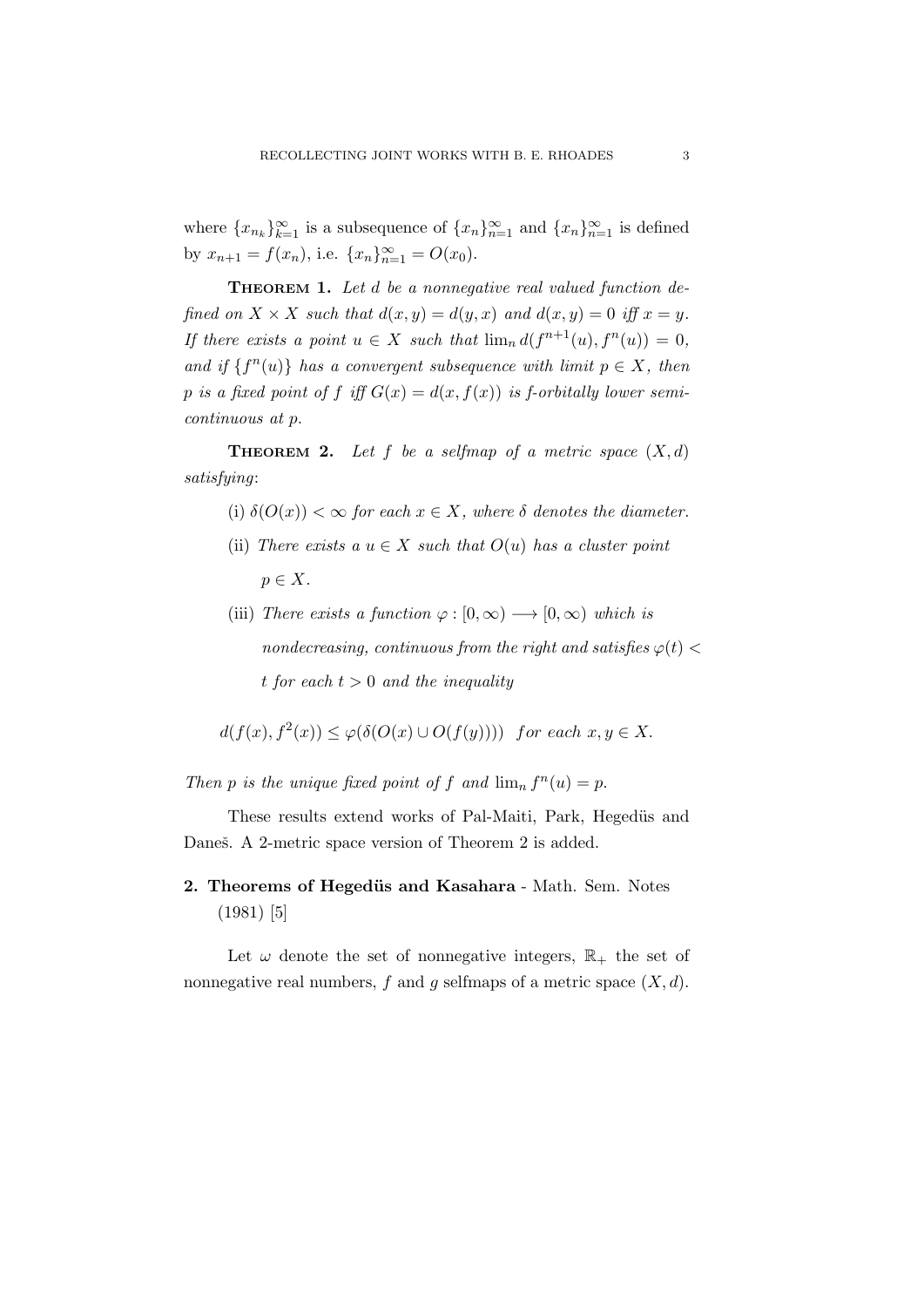A point  $x_0 \in X$  is called *regular for f and g*, or, simply, *regular*, if a sequence  ${x_n}_{n=1}^{\infty} \subset X$  satisfying  $fx_{n+1} = gx_n$  always exists.

Let  $O(x_0) = \{ fx_n \mid n \in \omega \}$ , and let  $\delta[O(x_0)]$  denote the diameter of  $O(x_0)$ .

**THEOREM 1.** Let  $f$  and  $g$  be commuting selfmaps of a metric space  $(X, d)$ ,  $\phi : \mathbb{R}_+ \longrightarrow \mathbb{R}_+$ ,  $\phi$  nondecreasing, continuous from the right, and satisfying  $\phi(t) < t$  for each  $t > 0$ . Suppose that there exists a regular point  $x_0 \in X$  such that  $\{fx_n\}_{n=1}^{\infty}$  has a cluster point  $a_0$ , which is regular. If

(1)  $d(qx, qy) \leq \phi(\delta[O(x) \cup O(y)])$ 

for each  $x, y \in \{x_n\}_{n=1}^{\infty} \cup \{a_n\} \cup \{fa_0\}$ , where  $\{a_n\}$  is defined by  $fa_{n+1} = ga_n$  for  $n \in \omega$  and, if f is continuous at  $a_0$ , then  $fa_0$  is a common fixed point for f and g and  $\{fx_n\}_{n=1}^{\infty}$  converges to  $a_0$ .

If (1) is satisfied for all regular points  $x, y \in X$ , then  $fa_0$  is the unique common fixed point of f and g.

Theorem 1 extends works of Kasahara, Hegedüs, and Park.

THEOREM 2. Let f and g be commuting selfmaps of a complete metric space  $(X, d)$ , f continuous, and  $\phi : \mathbb{R}_+ \longrightarrow \mathbb{R}_+$ ,  $\phi$  nondecreasing, continuous from the right, and satisfying  $\phi(t) < t$  for each  $t > 0$ . If every point of X is a regular point and (1) is satisfied for each  $x, y \in X$ , then f and g have a unique common fixed point and  ${fgx_n}$  converges to the fixed point for each  $x \in X$ .

Theorem 2 extends works of Ciric, Kasahara and Hegedüs.

### 3. Meir-Keeler Type Contractions - Math. Jap. (1981) [6]

Two fixed point theorems are established. The first result considers pairs of selfmaps  $f, g$  satisfying a contractive condition which,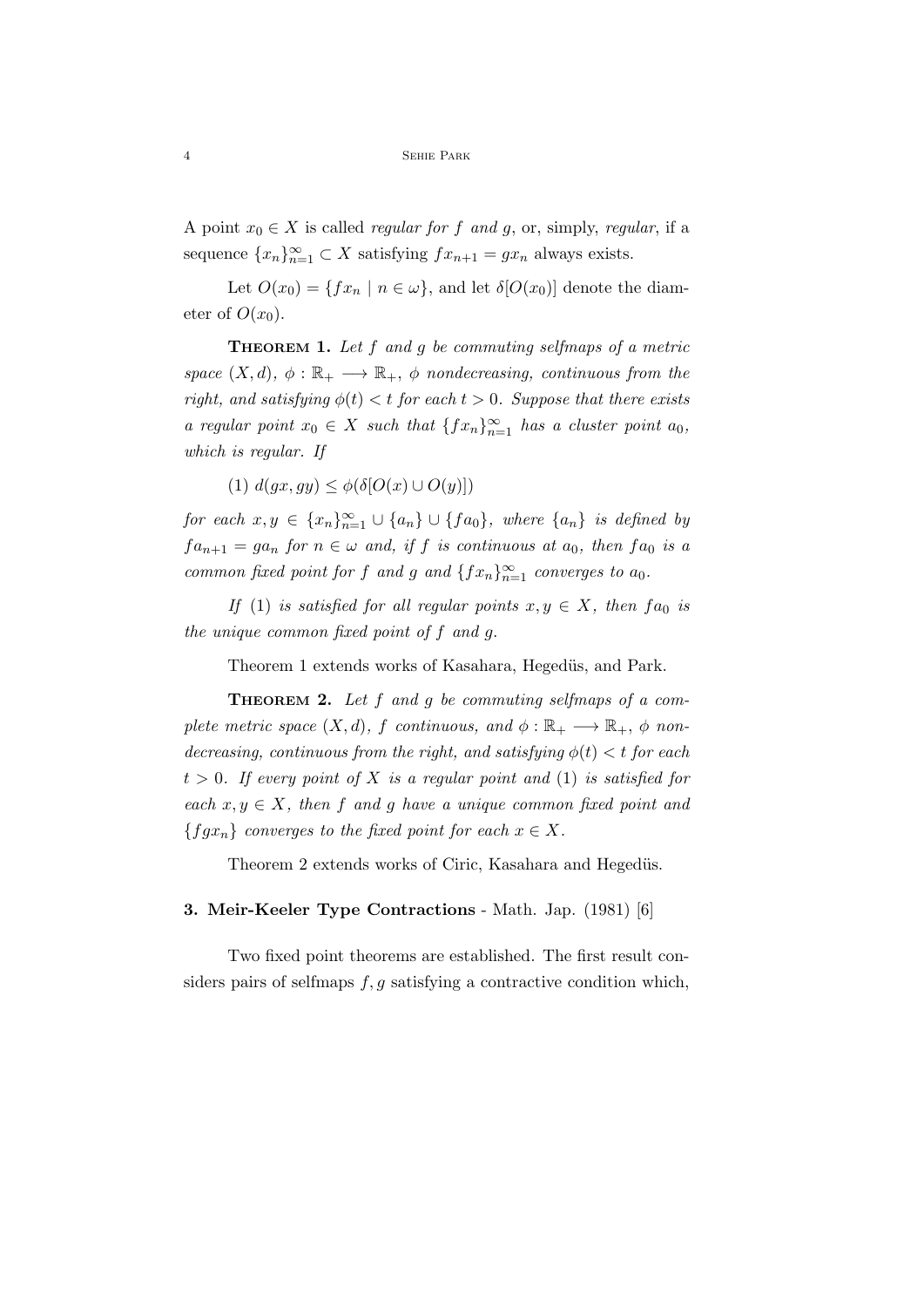for  $f = g$ , properly generalizes the Meir-Keeler type. The second result involves an analogous contractive definition for a pair of commuting maps, and extends a result of Park-Bae.

For any set X,  $x_0 \in X$ ,  $f, g$  self-maps of X, define  $x_{2n+1} =$  $f(x_{2n}), x_{2n+2} = g(x_{2n+1}), n = 0, 1, 2, \ldots$  Then  $\{x_n\}_{n=1}^{\infty}$  is called the  $(f, g)$ -orbit of  $x_0$ .

**THEOREM 2.** Let X be an  $(f, g)$ -orbitally complete metric space,  $f$ ,  $g$  orbitally continuous selfmaps of  $X$  satisfying: Given an  $\varepsilon > 0$ , there exists a  $\delta > 0$  such that

$$
\varepsilon \le \max\{d(x,y), d(x,fx), d(y,gy), \frac{d(x,gy) + d(y,fx)}{2} < \varepsilon + \delta
$$

 $\implies d(fx, qy) < \varepsilon.$ 

Then for each  $x_0 \in X$ , either (1) f or g has a fixed point in the  $(f,g)$ -orbit  $\{x_n\}_{n=1}^{\infty}$  of  $x_0$ , or  $(2)$  f and g have a common unique fixed point p and  $\lim x_n = p$ .

Let f be a continuous selfmap of X,  $C_f = \{g : X \longrightarrow X \mid fg =$  $gf$  and  $gX \subset fX$ . For  $x_0 \in X$ , the sequence  $\{fx_n\}_{n=1}^{\infty}$  is called the f-iteration of  $x_0$  under g, and is defined by  $fx_n = gx_{n-1}$ ,  $n =$  $0, 1, 2, \ldots$ , with the understanding that, if  $fx_n = fx_{n+1}$  for some n, then  $fx_{n+j} = fx_n$  for each  $j \geq 0$ .

**THEOREM 4.** Let  $f$  be a continuous selfmap of a complete metric space  $(X, d)$ ,  $g \in C_f$  and continuous and satisfying the following condition: Given an  $\varepsilon > 0$ , there exists a  $\delta > 0$  such that

$$
\varepsilon \le \max\{d(fx, fy), d(fx, gx), d(fy, gy), \frac{d(fx, gy) + d(fy, gx)}{2} < \varepsilon + \delta
$$

$$
\implies d(gx, gy) < \varepsilon.
$$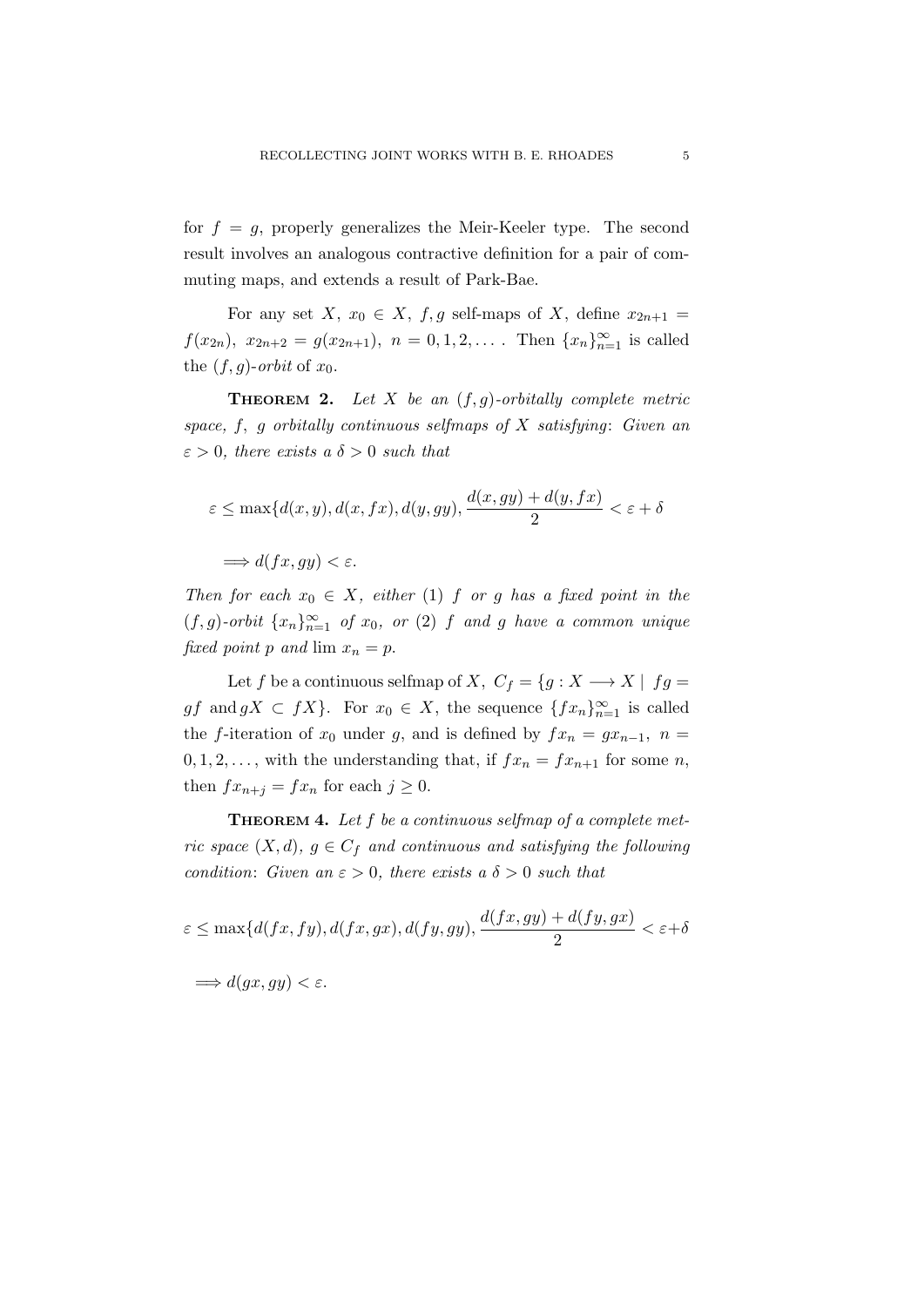#### 6 Sehie Park

Then  $f$  and  $g$  have a unique common fixed point  $p$  in  $X$ , and, for any  $x_0 \in X$ , any f-iteration of  $x_0$  under g converges to some  $\xi \in X$ satisfying  $f\xi = p$ .

#### 4. Some Fixed Point Theorems - Yonsei Univ. 1981 [7]

This paper is a survey of some of the contractive definitions that have appeared in the literature in the past twenty years (1961- 80). Emphasis should be placed on the word some, since we do not aim for complete coverage. We have attempted to point out some of the interesting and useful new idears which have appeared on the scene, and to state some of the more general fixed point theorems.

Unless otherwise stated,  $(X, d)$  will denote a complete metric space. For each of the contractive definitions discussed herein, the selfmap  $f$  has the property that the unique fixed point  $p$  can be found by repeated iteration of f, applied to some initial choice  $x_0$ .

In 1977, Rhoades [1] compared and classified a large number of contractive definitions, and in 1980, Park [2] considered additional fourteen definitions, all of which contain the quasicontraction of Ciric as a special case.

In [7], the following in [2] are introduced:

**THEOREM 1.** (A $\delta$ ). Let f be a continuous compact selfmap of a metric space X satisfying

(A $\delta$ )  $d(fx, fy) < \delta(x, y) = \text{diam}[O(x) \cup O(y)].$ 

Then f has a unique fixed point, and furthermore, for any  $\alpha \in (0,1)$ there exists a metric  $\rho$  on X relative to which f satisfies  $\rho(fx, fy) \leq$  $\alpha \rho(x, y)$  for all  $x, y \in X$ .

A point  $x \in X$  is said to be regular if  $O(x)$  has a finite diameter.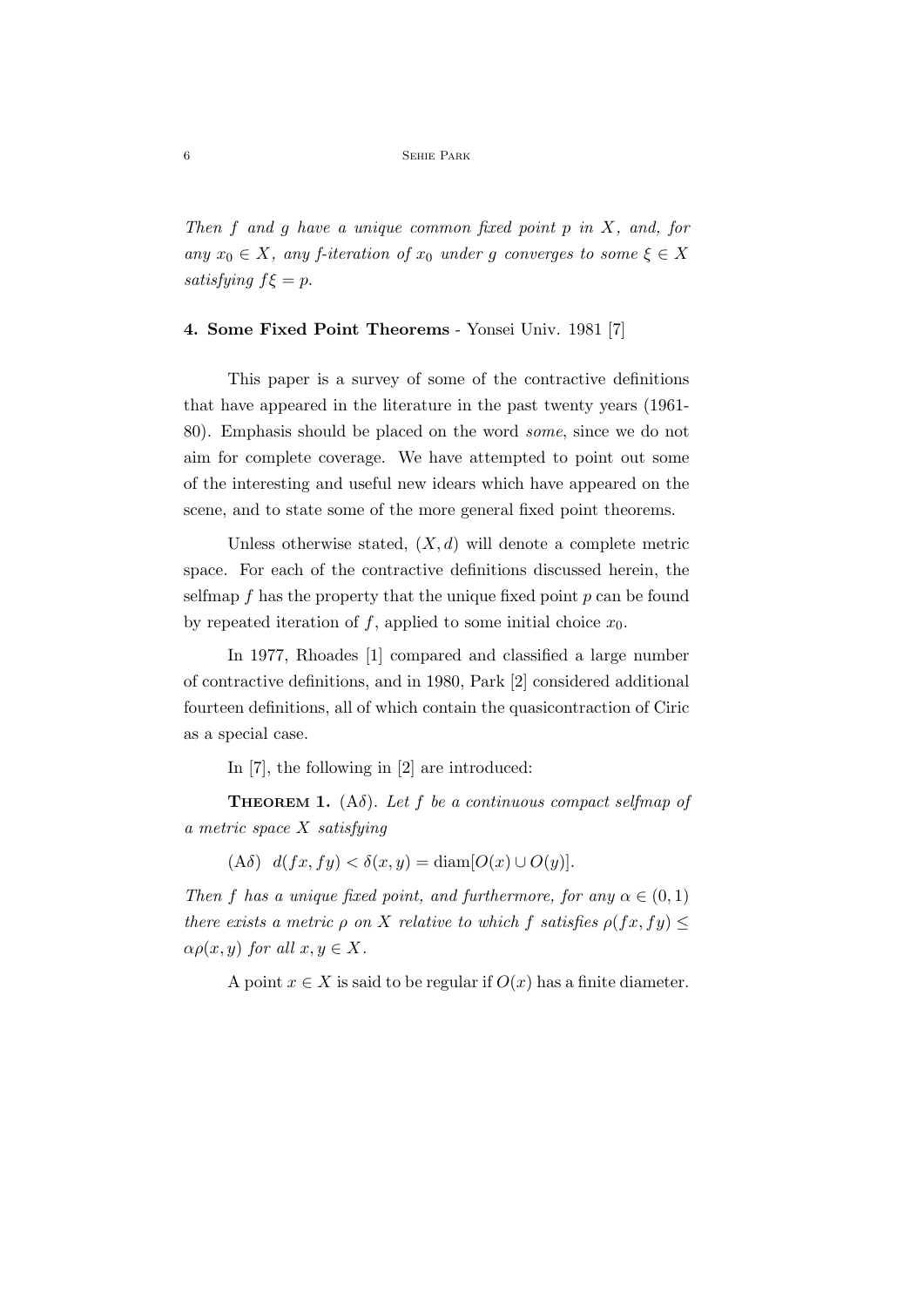**THEOREM 2.** (C $\delta$ ). Let f be a selfmap of a metric space x. Suppose that there exists a regular point  $u \in X$  such that

- (1)  $O(u)$  has a regular cluster point  $p \in X$ , and
- (2) for each  $\varepsilon > 0$  there exists a positive number  $\varepsilon_0 < \varepsilon$  and a  $\delta_0 > 0$  such that, for each  $x, y \in O(u) \cup O(p)$ ,
	- (C $\delta$ )  $\varepsilon \leq \delta(x, y) < \varepsilon + \delta_0$  implies  $d(fx, fy) \leq \varepsilon_0$

holds.

Then f has a unique fixed point p in  $\overline{O(u)}$  and  $f^n(u) \longrightarrow p$ .

Moreover, Theorem 1 of [5] and Theorem 2 of [6] are introduced as another key results.

This paper was presented by B.E. Rhoades at the 775<sup>th</sup> meeting of the American Mathematical Society, Special Session on Fixed Point Theory, in Bloomington, IN, on April 12-13, 1980, and by S. Park at the Conference on Mathematics, Yonsei University, Seoul, on November 27-28, 1981.

### 5. Theorems of Fisher and Janos - Bull. Polon. (1982) [8]

Two fixed point theorems, which are substantial generalizations of a similar result of Fisher and Janos, are established.

**THEOREM 1.** Let  $f$  be a continuous selfmap of a metric space x. Suppose there exists a regular point  $u \in X$  such that

- (1)  $O(u)$  has a regular cluster point  $a \in X$ , and
- (2) for fixed integers p and q, given  $\varepsilon > 0$  there exists a positive number  $\varepsilon_0 < \varepsilon$  and  $a \, \delta_0 > 0$  such that, for each  $x, y \in O(u)$  $\cup O(p),$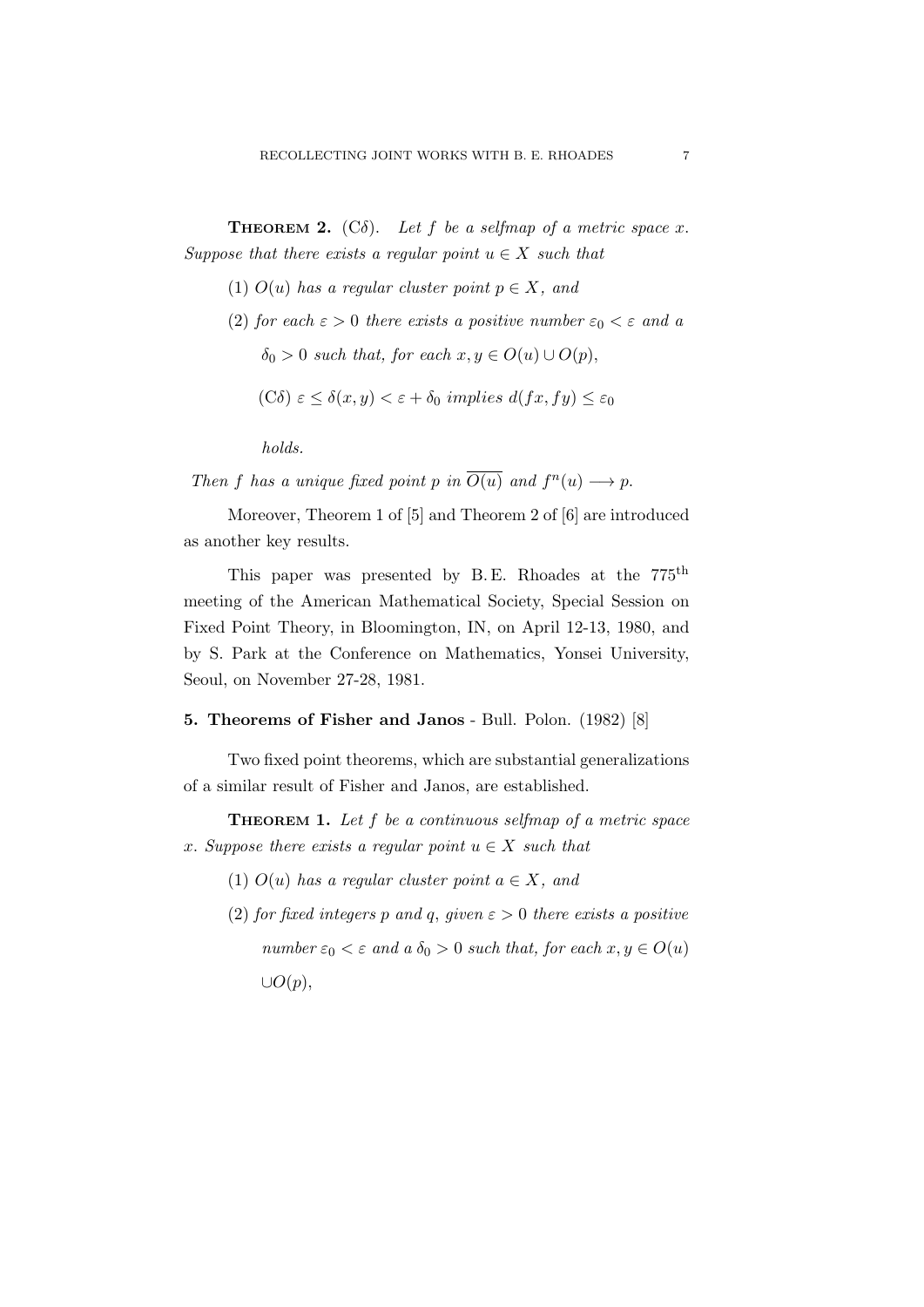$$
\varepsilon \le \delta(x, y) < \varepsilon + \delta_0 \implies d(f^p x, f^q y) \le \varepsilon_0
$$

holds.

Then f has a unique fixed point p in  $\overline{O(u)}$  and  $f^n(u) \longrightarrow p$ .

An example showing that condition (2) is indeed a proper extension of Fisher's extension of Ciric's quasicontraction.

Moreover, the following extension of Theorem 1  $(A\delta)$  of [2] is given:

THEOREM 2. Let f be a continuous compact selfmap of a metric space X satisfying

$$
d(f^{p}x, f^{q}y) < \delta(x, y) = \text{diam}[O(x) \cup O(y)]
$$

for some fixed integers p and q. Then f has a unique fixed point, and furthermore, for any  $\alpha \in (0,1)$  there exists a metric  $\rho$  on X relative to which f satisfies  $\rho(fx, fy) \leq \alpha \rho(x, y)$  for all  $x, y \in X$ .

Theorem 2 contains some results of Janos and Rhoades.

# 6. Characterizations for Metric Completeness - Math. Jap. (1986) [11]

Several authors have characterized completeness of a metric space by using a fixed point theorem. The two theorems of this paper encompas some previous results as well as future theorems of this type.

Let  $B$  be a class of selfmaps of closed subsets of a metric space X such that if, any  $g \in B$  has a fixed point, then X is complete. Examples of  $B$  are the classes of Banach contraction (Hu) and the Kannan type contractions (Reich, Subrahmanyam).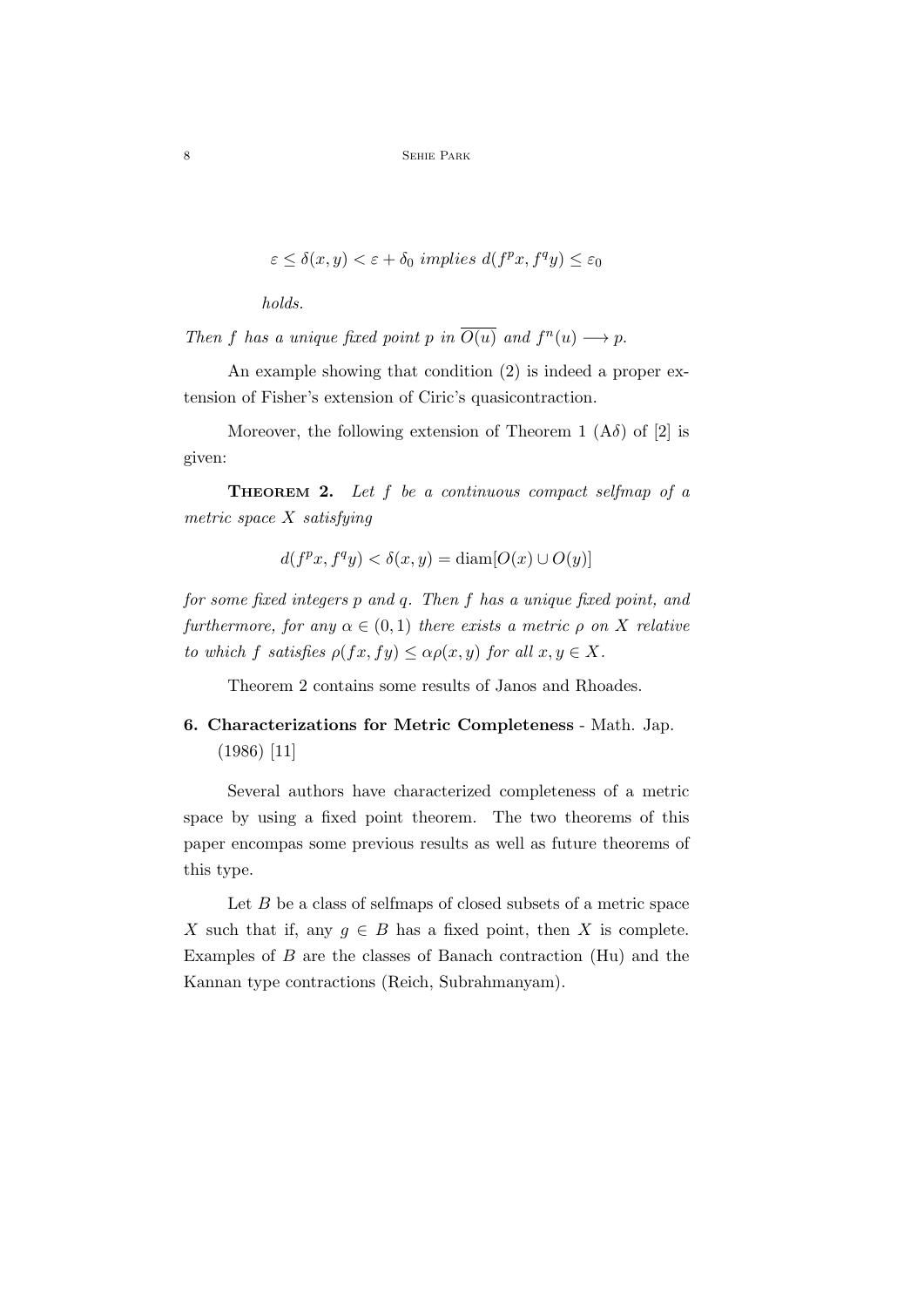Let  $A$  be a class of selfmaps of closed subsets of  $X$  containing  $B$ such that the completeness of  $X$  implies the existence of a fixed point for any map in A. Examples of A containing the preceding examples of B are classes of maps satisfying the conditions of Meir-Keeler, Hegedüs-Szilágyi, Caristi, Tasković, and Hikida.

The following is the main result:

**THEOREM 1.**  $X$  is complete if and only if any map in  $A$  has a fixed point.

Let  $B'$  be a class of selfmaps defined on X such that if every map in  $B'$  satisfies a certain condition  $Q$ , then  $X$  is complete. An example of  $B'$  is the maps satisfying an equivalent formulation of Caristi's theorem as given by Weston.

Let  $A'$  be a class of selfmaps of X containing  $B'$  such that completeness of  $X$  implies that every map in  $A'$  satisfies a condition P, where P implies Q. An example of  $A'$  is the map satisfying the Ekeland variational principle as given by Sullivan.

**THEOREM 2.**  $X$  is complete if and only if any map in  $A'$ satisfies the condition P.

Some examples of Theorem 2 are added.

### 7. Istratescu's Convex Contractions - Jñānābha (1987) [12]

In two papers in 1982, V. I. Istratescu considered several classes of maps related to contraction maps by introducing convexity conditions with respect to the iterates of maps, and obtained a number of fixed point theorems for such maps. However, we notice that some of his results are closely related to our previous works. In fact, in [12], we show that some of Istratescu's key results are obvious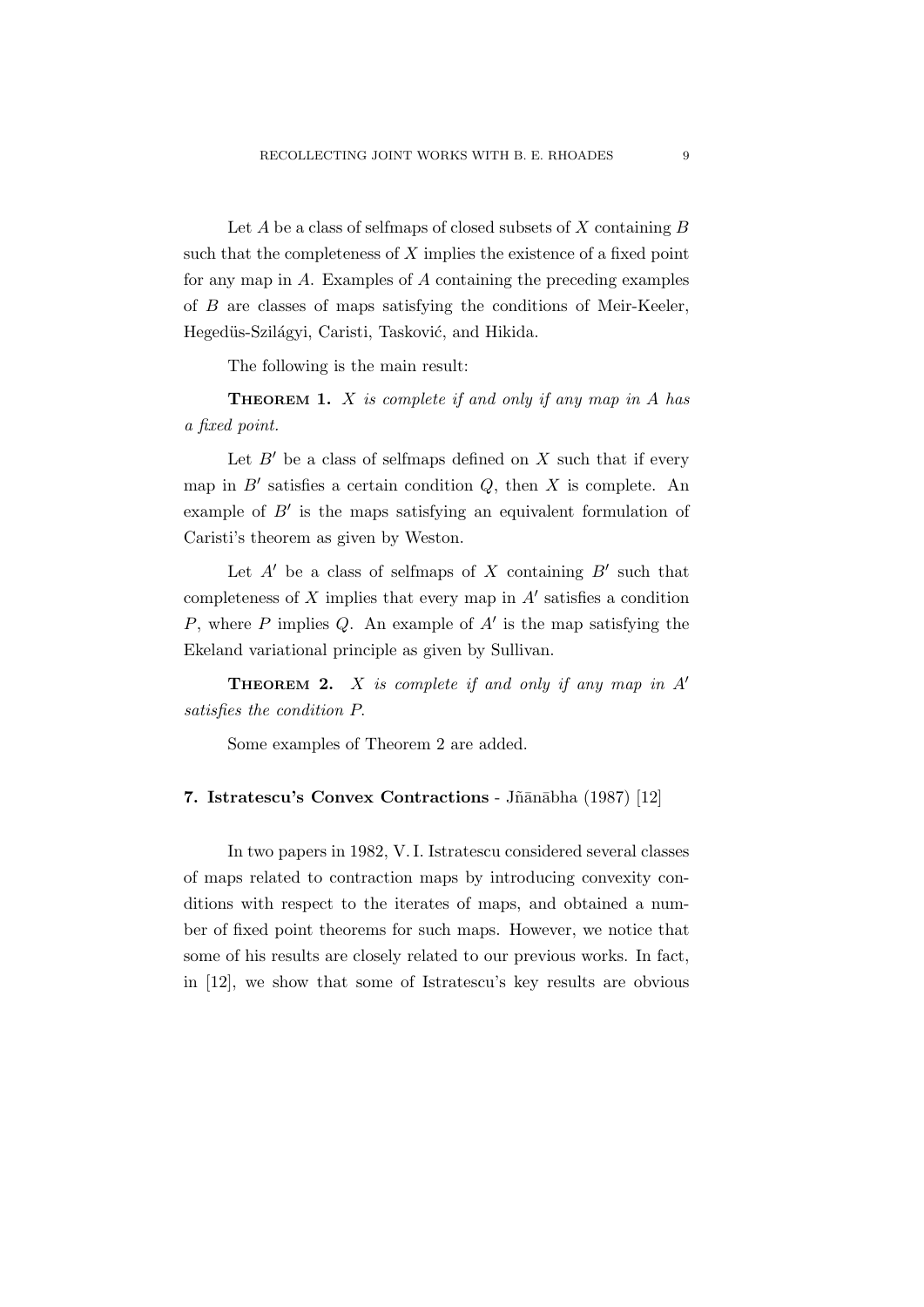consequences of our previous results in [4] and [8]. Further, we obtain generalizations of some of his results as follows:

**THEOREM 3.** Let  $f$  be a continuous selfmap of a metric space X and  $F: X \longrightarrow \mathbb{R}$  a continuous function satisfying:

- (i)  $F(fx) \leq F(x)$  for all  $x \in X$ ,
- (ii) if  $x \neq fx$ , then  $F(fx) < F(x)$ , and
- (iii) for some  $x \in X$ , the sequence  $\{F^n x\}_{n=1}^{\infty}$  has a cluster point  $z \in X$ .

Then  $z$  is a fixed point of  $f$ .

**THEOREM 5.** Let  $f$  be a selfmap of a topological space  $X$  and  $F: X \longrightarrow \mathbb{R}$  a l.s.c. function satisfying:

- (i) if  $x \neq fx, x \in X$ , then  $F(fx) < F(x)$ , and
- (ii) the range of f is relatively countably compact.

### Then  $z$  is a fixed point of  $f$ .

Moreover, since continuous densifying selfmaps of a complete metric space have relatively compact orbits whenever the orbits are bounded, Theorem 5 can also be applied to such maps.

#### 8. For Expansion Mappings - Math. Jap. (1988) [13]

We show that the first four theorems in the paper by Wang, Li, Gao, and Iseki [Math. Japon. 29 (1984), 631–636] are all consequences of the following equivalent formulation of the Caristi-Kirk theorem due to the first author [9]:

**PROPOSITION 7.** Let  $X$  be a set,  $M$  a complete metric space, and  $f, g: X \longrightarrow M$  maps such that

(1) f is surjective, and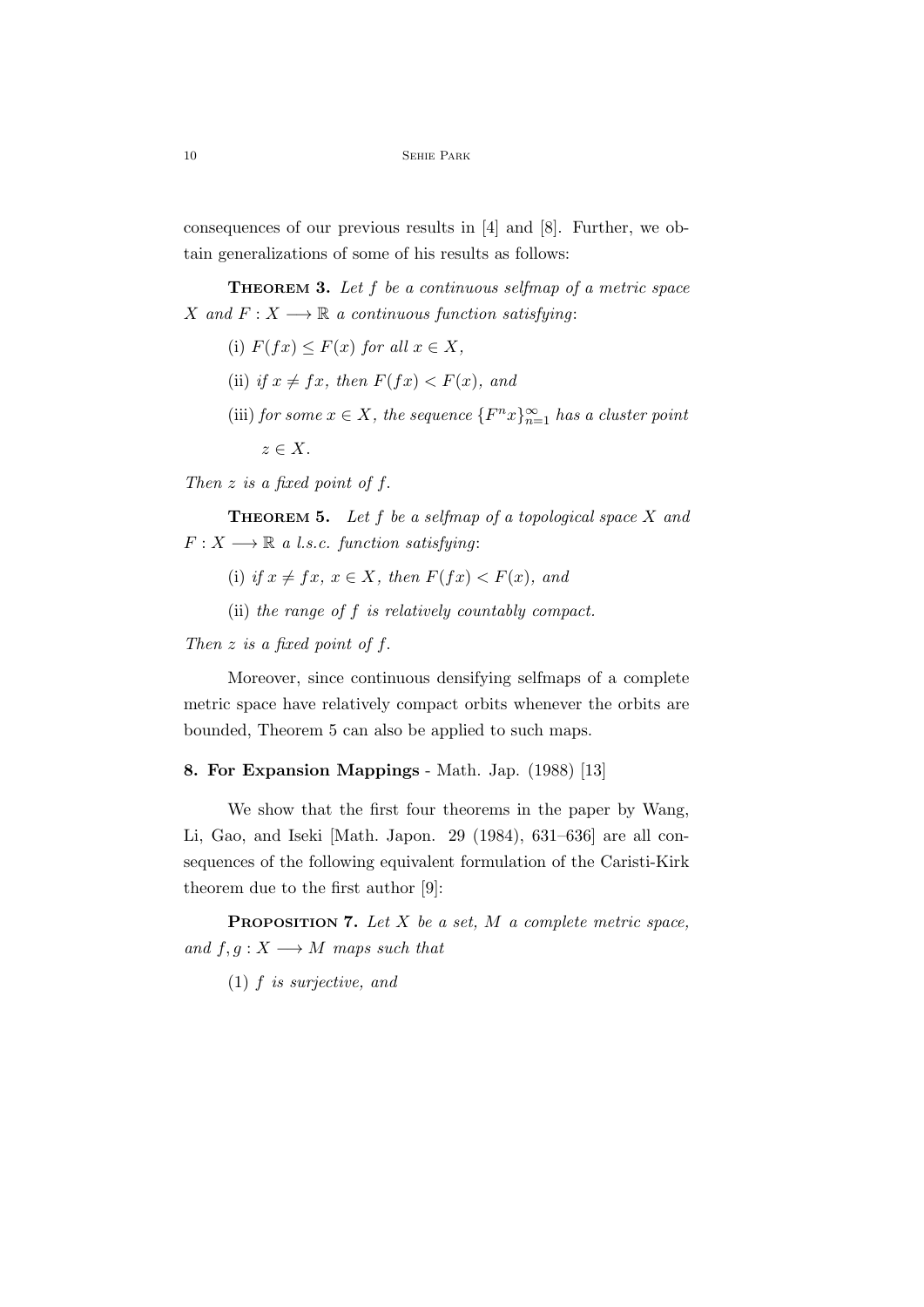(2) there exists a lower semicontinuous function  $\phi : M \longrightarrow \mathbb{R}^+$ satisfying

$$
d(fx, gx) \le \phi(fx) - \phi(gx)
$$

for each  $x \in X$ .

Then f and g have a coincidence point.

## 9. On the Caristi-Kirk-Browder Theorem - Bull. Roumanie (1988) [14]

In 1985, J. M. Rao [Bull. Math. de la Soc. Math. Roumanie 29 (1985), 79-80] gave a Caristi-type fixed point theorem for multifunctions,  $\dots$  In [14], we show that Rao's theorem follows from an equivalent formulation of Caristi's theorem due to Maschler and Peleg [SIAM J. Control 14 (1976), 985–995].

The following is a simplified form of the main result of Park [10]:

**THEOREM 1.** Let M be a complete metric space,  $F : M \longrightarrow$  $\mathbb{R}^+$  a lower semicontinuous function. Then the following statements are equivalent:

- (i) There exists a point  $v \in M$  such that  $d(v, w) > F(v) F(w)$ for each  $w \in M, w \neq v$ .
- (ii) If f is a selfmap of M such that  $d(x, fx) \leq F(x) F(fx)$ for each  $x \in M$ , then f has a fixed point  $v \in M$ .
- (iii) If  $T : M \longrightarrow 2^M$  is a multimap such that, for all  $x \in M$ ,  $Tx \neq \emptyset$  and, for every  $y \in T(x)$ ,  $d(x, y) \leq F(x) - F(y)$ , then T has a stationary point  $v \in M$ , that is,  $T(v) = \{v\}$ .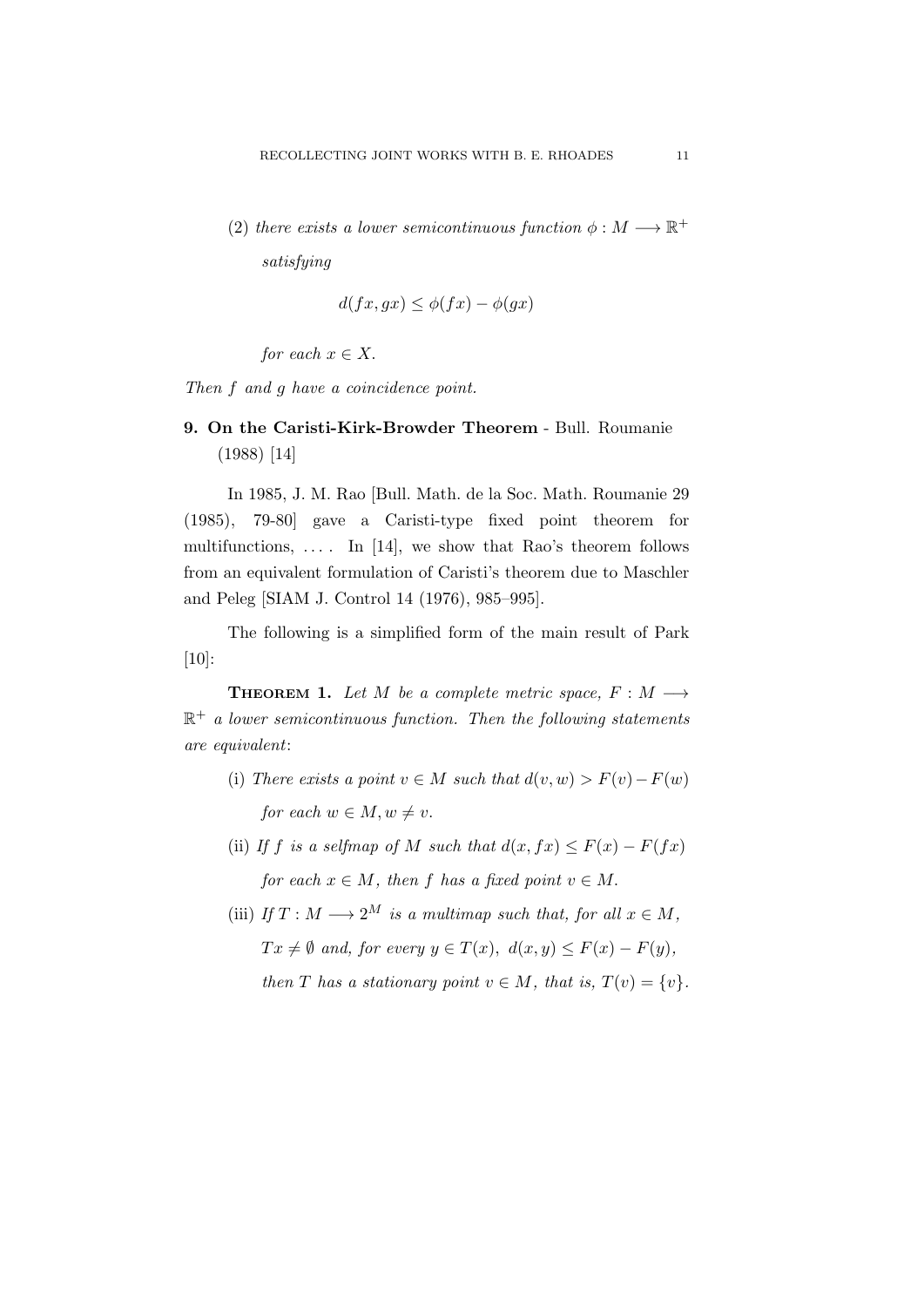Statement (i) is due to Ekeland, (ii) to Caristi, and (iii) to

Maschler and Peleg. We showed that Rao's theorem is a consequence of Theorem 1 (iii).

## 10. On Generalizations of the Meir-Keeler Type Contractions - JMAA (1990) [15]

In 1969, Meir and Keeler obtained a remarkable generalization of the Banach contraction principle. Since then, there have appeared a number of generalizations of their result. In 1981, Park and Bae extended the Meir-Keeler theorem to two commuting maps by adopting Jungck's method. This influenced many authors, and, consequently, a number of new results in this line followed. Recent works of Sessa and others contain common fixed point theorems of four maps satisfying certain contractive type conditions. In [15], we give a new result which encompasses most of such generalizations of the Meir-Keeler theorem. Further our result also includes many other generalizations of the Banach contraction principle.

Our main result is the following corrected form.

**THEOREM 1.** Let  $(X, d)$  be a complete metric space, and S, T selfmaps of  $X$  with  $S$  or  $T$  continuous. Suppose there exists a sequence  ${A_i}_{n=1}^{\infty}$  of selfmaps of X satisfying

- (i) either  $A_i: X \longrightarrow SX \cap TX$  for each i, or
- (i')  $S, T: X \longrightarrow \bigcap_i A_i X,$
- (ii) each  $A_i$  is compatible with S and T, and each
- (iii)  $A_i$  weakly commutes with S at each point  $\xi$  for which  $A_i \xi = S \xi$  and each  $A_i$  weakly commutes with T at each point  $\eta$  for which  $A_i \eta = T \eta$ , and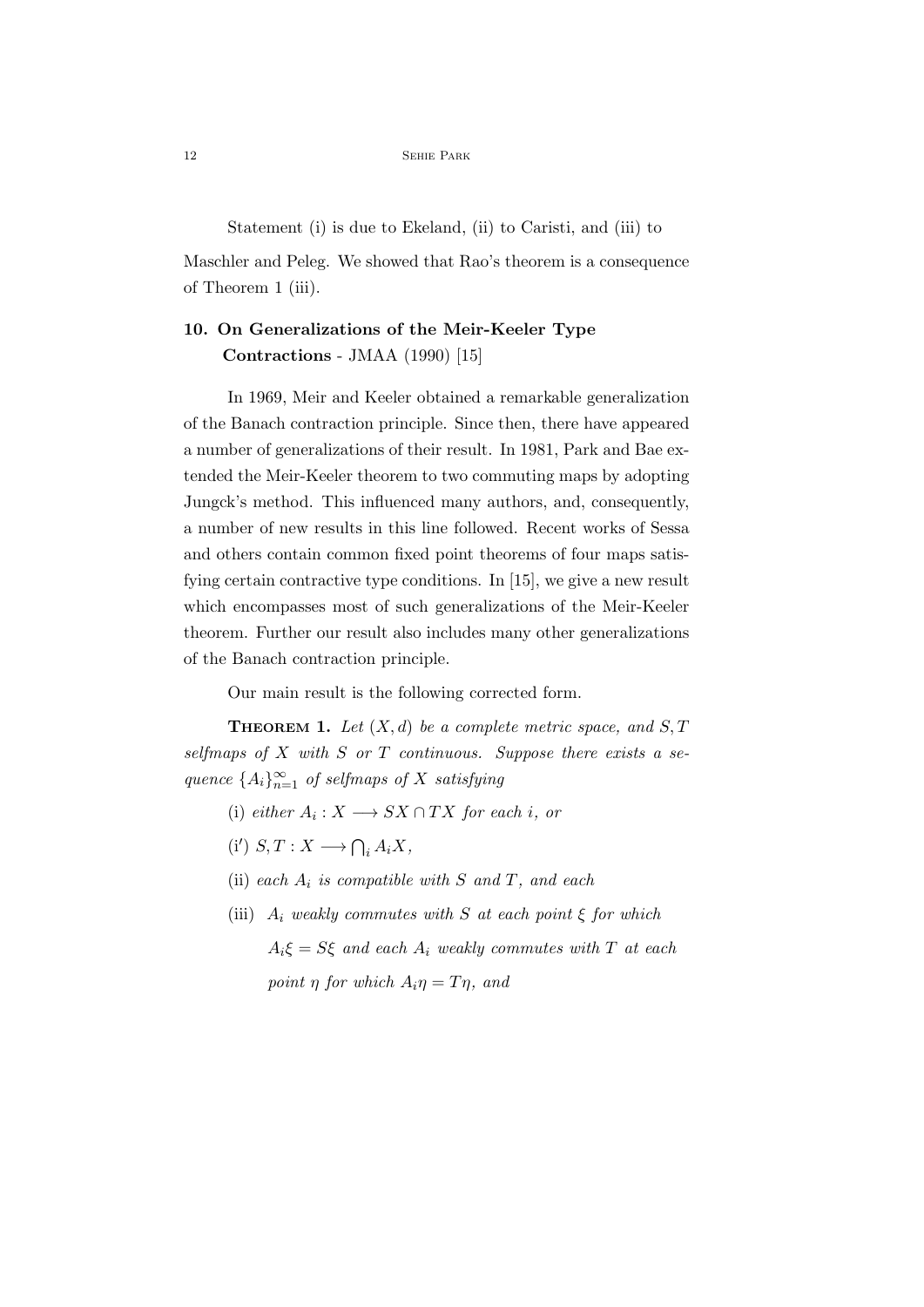(iv) for any 
$$
\varepsilon > 0
$$
 there exists a  $\delta > 0$  such that, for each  $x, y \in X$ ,

$$
\varepsilon \le M_{ij}(x, y) < \varepsilon + \delta \ implies \ d(A_i x, A_j y) < \varepsilon,
$$

where

 $M_{ij}(x, y) = \max \left\{ d(Sx, Ty), d(Sx, A_i x), d(Ty, A_j y), \frac{d(Sx, A_j y) + d(Ty, A_i x)}{2} \right\}$ 2  $\big\}$ . Then  $A_i$ , S, and T have a unique common fixed point.

### 11. On Generalizations of the Meir-Keeler Type Contractions - JMAA (1993) [16]

The original paper by three of the authors [15] contains two mistakes. It is the purpose of this note to provide corrections for these errors. The reader should consult [15] for any special definitions or terminology not defined in this paper.

In this paper, it is shown that one way to correct [15] is to modify the contractive definition (iv) as follows:

(iv) there exists a lower semicontinuous function  $\delta : (0, \infty) \longrightarrow$  $(0, \infty)$  such that, for any  $\varepsilon > 0$ ,  $\delta(\varepsilon) > \varepsilon$ , and for  $x, y \in X$ ,  $\varepsilon \leq M_{ij}(x, y) < \delta(\varepsilon)$  implies  $d(A_i x, A_j y) < \varepsilon$ .

REMARK. The following references are only related to Park and Rhoades and given in chronological order. For other authors' works, see the references in the ones listed here.

#### **REFERENCES**

- [1] B. E. Rhoades, A comparison of various definitions of contractive mappings, Trans. Amer. Math. Soc., 226(1977), 257-290.
- [2] S. Park, On general contractive type conditions, J. Korean Math. Soc., 17(1980), 131-140.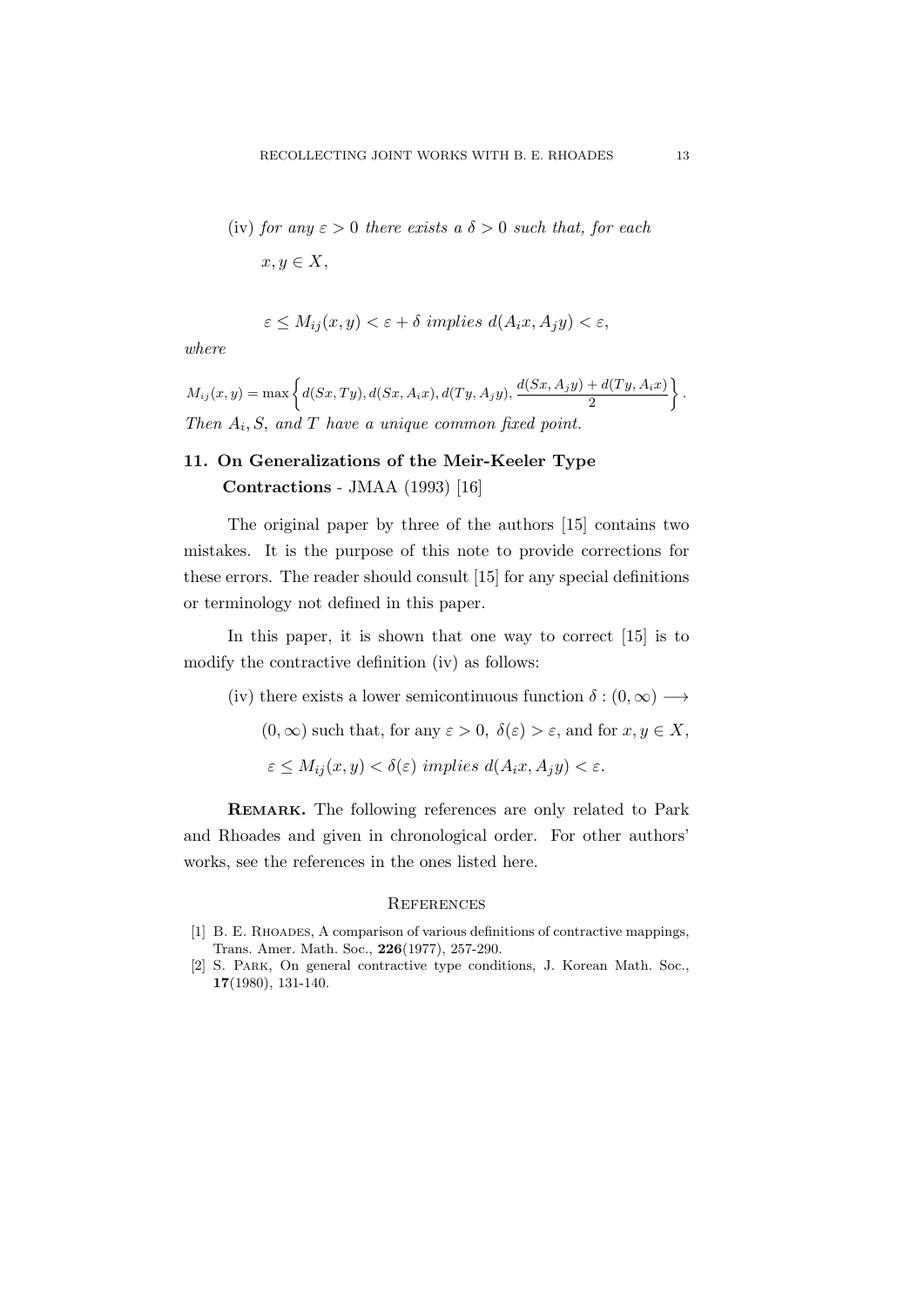#### 14 Sehie Park

- [3] S. PARK AND B. E. RHOADES, Some general fixed point theorems, Acta Sci. Math., 42(1980), 299-304. Notices Amer. Math. Soc., Abstract 79T-B95. MR 82a:54089. Zbl 449.54045.
- [4] S. Park, Remarks on F. E. Browder's fixed point theorems of contractive type, Proc. Coll. Natur. Sci., SNU, 6(1981), 47-51. MR 86a:54054.
- [5] S. Park and B. E. Rhoades, Extensions of some fixed point theorems of Hegedüs and Kasahara, Math. Sem. Notes, Kobe Univ., 9(1981), 113-117. Notices Amer. Math. Soc., Abstract 79T-B113. MR 82m:54057. Zbl 479.54023. *Corrigendum* : The same journal,  $11(1983)$ , 165. MR 85j:54074.
- [6] S. PARK AND B. E. RHOADES, Meir-Keeler type contractive conditions, Math. Japon., 26(1981), 13-20. MR 82e:54056. Zbl 454.54030.
- [7] S. Park and B. E. Rhoades, Some fixed point theorems, Sem. in Math. Lecture Note Series, Yonsei Univ., 2(1981), 113-125.
- [8] S. PARK AND B. E. RHOADES, Extensions of some fixed point theorems of Fisher and Janos, Bull. Acad. Polon. Sci., 30(1982), 167-169. MR 83j:54046. Zbl 503.54050.
- [9] S. Park, On extensions of the Caristi-Kirk fixed point theorem, J. Korean Math. Soc., 19(1983), 143-151. MR 85c:54083. Zbl 526.54032.
- [10] S. PARK, Equivalent formulations of Ekeland's variational principle for approximate solutions of minimization problems and their applications, Operator Equations and Fixed Point Theorems (S. P. Singh et al., eds.), MSRI-Korea Publ., 1(1986), 55-68.
- [11] S. PARK AND B. E. RHOADES, Comments on characterizations for metric completeness, Math. Japon., 31(1986), 95-97. MR 87m:54125. Zbl 593.54047.
- [12] S. Park and B. E. Rhoades, Comments on Istratescu's convex contraction maps and maps with convex diminishing diameters,  $J\tilde{n}\bar{a}$ an $\bar{a}$ bha, 17(1987), 141-147. MR 89d:54038. Zbl 642.54043.
- [13] S. PARK AND B. E. RHOADES, Some fixed point theorems for expansion mappings, Math. Japon., 33(1988), 129-132. MR 89d:54039. Zbl 642.54041.
- [14] S. PARK AND B. E. RHOADES, An equivalent form of the Caristi-Kirk-Browder theorem, Bull. Math. Soc. Sci. Math. Roumanie, 32(1988), 159-160. MR 89k:54109. Zbl 648.54034.
- [15] B. E. RHOADES, S. PARK AND K. B. MOON, On generalizations of the Meir-Keeler type contraction maps, J. Math. Anal. Appl., 146(1990), 482-494. MR 91b:54086. Zbl 711.54028.
- [16] G. JUNGCK, B. RHOADES, S. PARK AND K. P. MOON, On generalizations of the Meir-Keeler type contraction maps: Corrections, J. Math. Anal. Appl., 180(1993), 221-222. Zbl 790.54055.

THE NATIONAL ACADEMY OF SCIENCES Seoul 137-044 Republic of Korea

**AND**